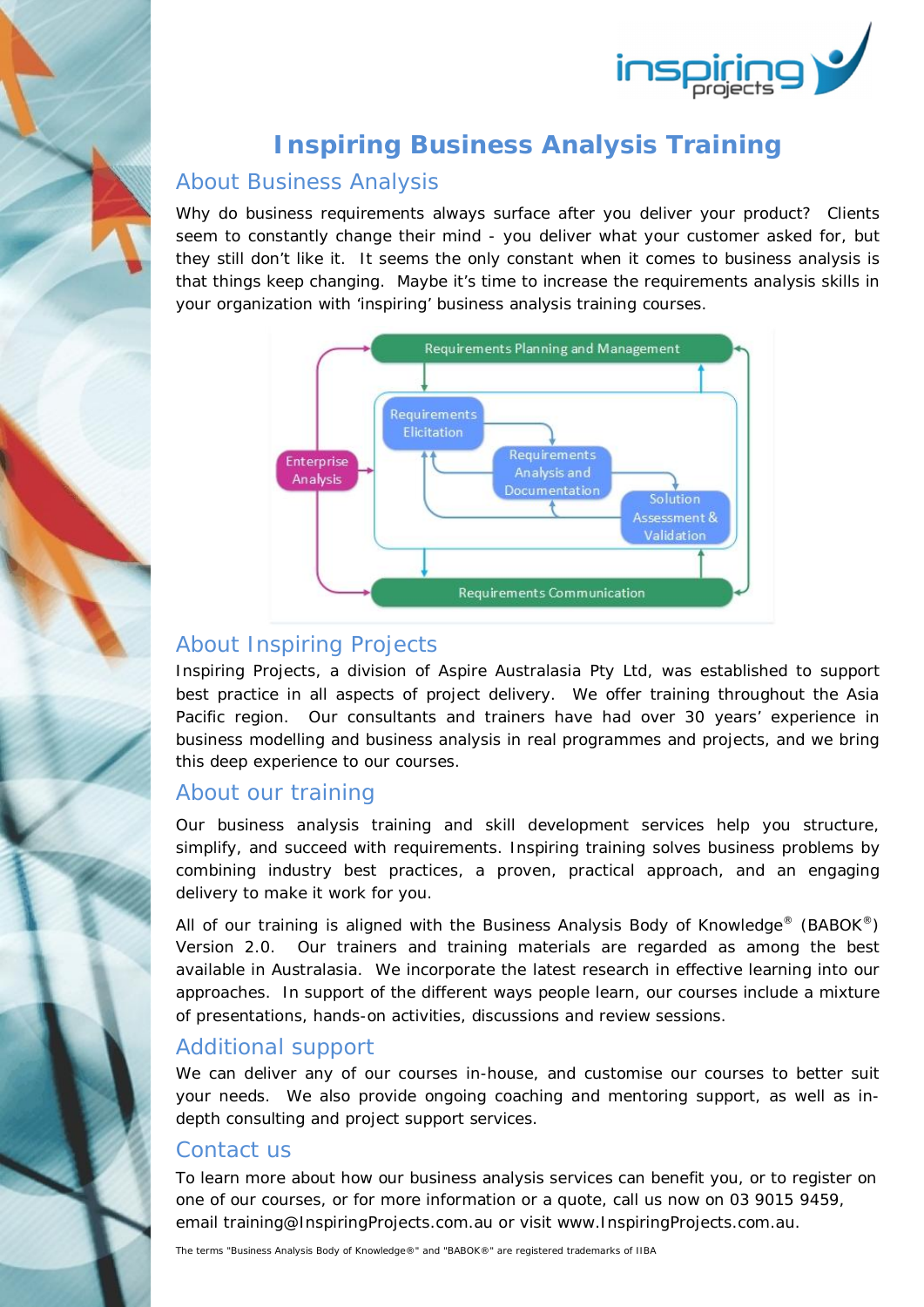# **Business Analysis Foundations**

|  | Course Code                    | BANF3                                                                                                                                                                                                                                                                                                                                                                                                                                                                                                                                                                                                                                                                                                                                             |
|--|--------------------------------|---------------------------------------------------------------------------------------------------------------------------------------------------------------------------------------------------------------------------------------------------------------------------------------------------------------------------------------------------------------------------------------------------------------------------------------------------------------------------------------------------------------------------------------------------------------------------------------------------------------------------------------------------------------------------------------------------------------------------------------------------|
|  | Overview                       | Whether you are new to business analysis, or are experienced and want a more formal approach, it's<br>essential to know and practice the "fundamentals." This course trains participants to help business<br>clients articulate their needs and wants, and to document them clearly, concisely, and completely. By<br>grasping this core Business Analyst (BA) skill, BAs can contribute significantly to successful projects<br>and the products they create.                                                                                                                                                                                                                                                                                    |
|  |                                | Through a realistic case study and interviews, participants discover and then practice writing "good"<br>requirements. The course also explores and lets attendees practice a simple process for validating<br>and verifying requirements to ensure they are well-documented. Also, attendees learn the importance<br>of traceability and how to construct a traceability matrix.                                                                                                                                                                                                                                                                                                                                                                 |
|  |                                | For analysing requirements, this course introduces people to the concept of "concurrent modelling,"<br>using four standard types of models that provide the most benefits. A key skill taught is how to best<br>read models concurrently for a complete requirements "package." After models are presented, class<br>participants find inconsistencies, interview the sponsor, and document and trace new requirements<br>that are discovered. These models are: Business Process, Use Case, Data, and Interface Modelling.<br>Specifics of how to construct each type of model are contained in separate courses.                                                                                                                                |
|  |                                | The course concludes with considerations and techniques for organizing, prioritizing, and "packaging"<br>requirements for maximum communication value. Plus, attendees also learn a repeatable process for<br>verifying that requirements are included in the final solution.                                                                                                                                                                                                                                                                                                                                                                                                                                                                     |
|  | Course<br>Objectives           | By the end of this course, participants will know how to:<br>Document "good" requirements by writing them clearly, concisely, and completely;<br>$\bullet$<br>Use simple templates for writing good requirements of various types;<br>$\bullet$<br>Use standard, core models to quickly uncover requirements, then analyse them, document and<br>$\bullet$<br>trace those requirements, and present a complete "package" to the business for their approval;<br>Increase project success by better defining requirements that meet business needs;<br>$\bullet$<br>Reduce rework by discovering requirements correctly the first time;<br>$\bullet$<br>Reduce gaps in understanding requirements by properly validating and verifying them.       |
|  | Who Should<br>Attend           | People who have project experience working with a variety of roles (BA, QA, PjM, sponsors) but have<br>not had formal BA training. People moving into the BA role from the business, or from a different IT<br>job (like developers or QA Analysts) that have had some training. Experienced BAs and project<br>managers who want a more formal and industry-standard business analysis approach will also benefit<br>from this course                                                                                                                                                                                                                                                                                                            |
|  | Prerequisites                  | It is desirable for participants to have worked in at least one project                                                                                                                                                                                                                                                                                                                                                                                                                                                                                                                                                                                                                                                                           |
|  | Course<br>Content              | Requirements foundations - definitions, processes and approaches<br>$\bullet$<br>Stakeholders - identifying and categorising stakeholders, building trust<br>$\bullet$<br>Eliciting requirements - context, techniques<br>$\bullet$<br>Writing good requirements - "good" requirements; formats, traceability, defects, pitfalls<br>$\bullet$<br>Analysing requirements - concurrent modelling, types of models (business process, use case,<br>$\bullet$<br>data and interface), organizing and prioritising requirements<br>Packaging requirements - considerations, preferences, validation and verification, reviewing,<br>$\bullet$<br>signoff/approval<br>Verifying requirements - testing, test cases, verifying the solution<br>$\bullet$ |
|  | Included<br>with the<br>course | A comprehensive Delegate Workbook complete with examples and workshop solutions<br>Our Business Analysis Desk Reference Chart<br>Lunch, and morning and afternoon refreshments                                                                                                                                                                                                                                                                                                                                                                                                                                                                                                                                                                    |
|  | Format                         | To help assimilate the tools and techniques learned, there is a mixture of group and team exercises<br>throughout the course. The use of a realistic case study will help reinforce concepts learned. Students<br>will need to be prepared for a high level of participation                                                                                                                                                                                                                                                                                                                                                                                                                                                                      |
|  | Delivery<br>options            | We offer a range of delivery styles and packages for this course. There is no schedule of public<br>courses; the course is generally delivered in-house for groups. Individuals can do this training<br>through our Home Study option (eLearning option coming).                                                                                                                                                                                                                                                                                                                                                                                                                                                                                  |
|  | Professional                   | PMI: 14 PDUs; AIPM: 16 CPD points                                                                                                                                                                                                                                                                                                                                                                                                                                                                                                                                                                                                                                                                                                                 |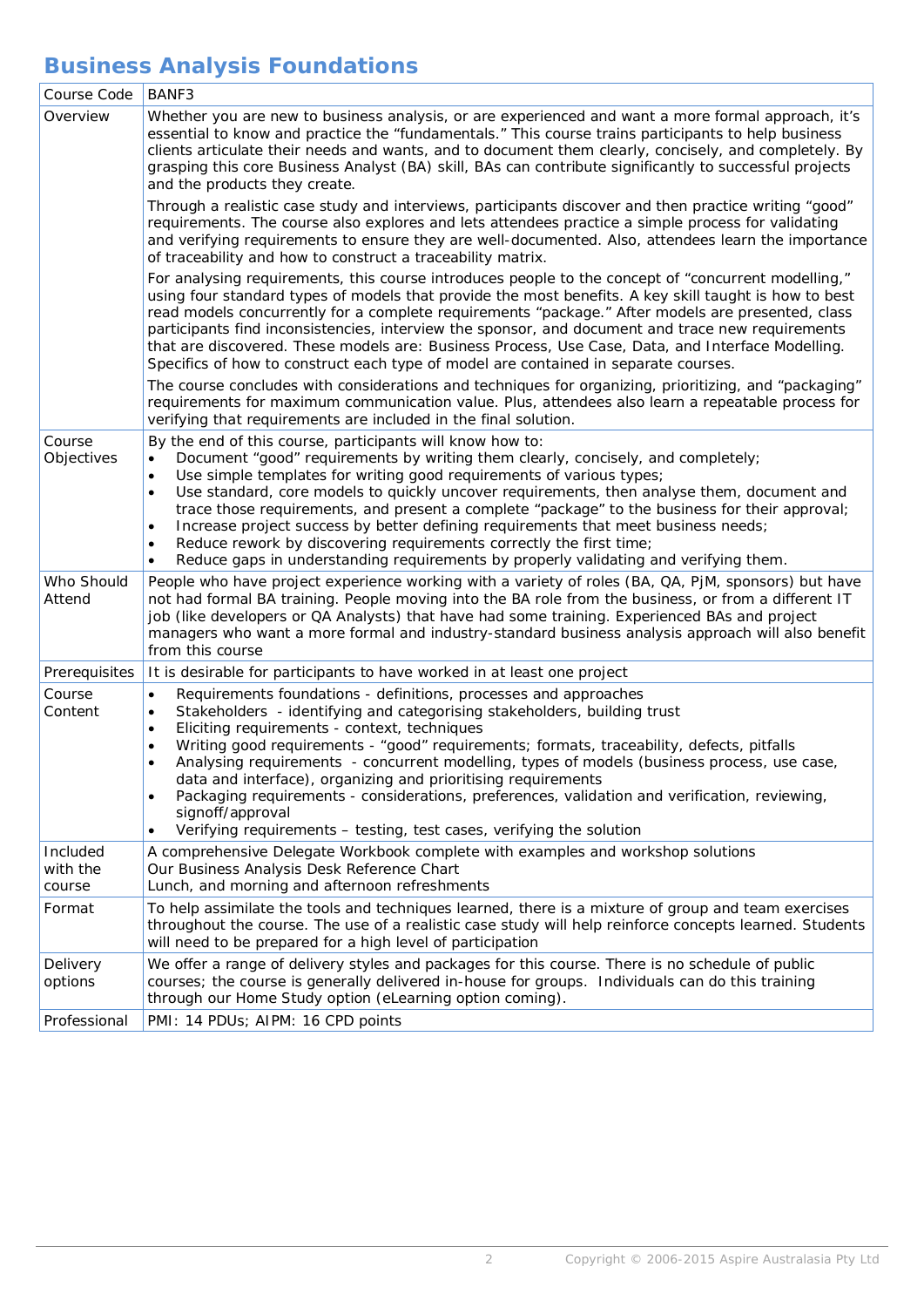# **Planning and Managing Requirements**

| Course Code                    | <b>BANR2</b>                                                                                                                                                                                                                                                                                                                                                                                                                                                                                                                                                                                                                                                                                                                                                                                                                                                                                                                                                               |
|--------------------------------|----------------------------------------------------------------------------------------------------------------------------------------------------------------------------------------------------------------------------------------------------------------------------------------------------------------------------------------------------------------------------------------------------------------------------------------------------------------------------------------------------------------------------------------------------------------------------------------------------------------------------------------------------------------------------------------------------------------------------------------------------------------------------------------------------------------------------------------------------------------------------------------------------------------------------------------------------------------------------|
| Overview                       | It is now well recognized that good requirements are critical to the success of any major project. This<br>means that a planned requirements approach is essential to a successful and smooth-running project.<br>Just like the project itself needs a project plan, the requirements process needs a requirements plan.<br>To be effective in their role and to provide value to the project and to the organization, Business<br>Analysts must be able to develop a requirements plan and have a thorough understanding of what<br>activities they will perform, what deliverables they will produce, and how they will control and<br>manage changes to those deliverables.                                                                                                                                                                                                                                                                                             |
| Course<br>Objectives           | By the end of this short course, participants will be able to:<br>Determine and plan the requirements activities needed for the project, identify the deliverables<br>that will be produced, and how to control and manage changes to those deliverables;<br>Distinguish between planning as done by a business analyst (BA) and the project manager (PM);<br>$\bullet$<br>Differentiate between the roles and responsibilities of project managers, business analysts and<br>$\bullet$<br>business clients;<br>Develop a solid requirements plan with risk and communication plans;<br>$\bullet$<br>Learn techniques to handle additional requirements that surface throughout the project;<br>$\bullet$<br>Learn different requirements prioritization techniques and how to identify requirements<br>$\bullet$<br>dependencies;<br>Develop a requirements management plan based on different lifecycles (waterfall, iterative,<br>$\bullet$<br>incremental, and agile). |
| Who Should<br>Attend           | This workshop is designed for business analysts, requirements managers, project managers, and<br>anyone who is involved in software development projects. It also provides excellent information for<br>business clients and sponsors, quality assurance analysts, and other stakeholders involved in<br>software development projects                                                                                                                                                                                                                                                                                                                                                                                                                                                                                                                                                                                                                                     |
| Prerequisites                  | No technical experience is necessary, but an understanding of applications development is required                                                                                                                                                                                                                                                                                                                                                                                                                                                                                                                                                                                                                                                                                                                                                                                                                                                                         |
| Course<br>Content              | Introduction: Requirements Definition; BABoK Knowledge Areas; Requirement Management Plan<br>$\bullet$<br>components;<br>Stakeholder Analysis: Stakeholder definition and categorization; RACI Matrix;<br>$\circ$<br><b>Planning Considerations</b><br>$\bullet$<br>Scope: BA's role in defining scope; Scope statement components; Acceptance criteria;<br>$\circ$<br>BA Activities Plan: activities and deliverables; techniques;<br>$\circ$<br>BA Risk: Requirements risks by knowledge area; risk plan elements;<br>$\circ$<br>Requirements Management Plan: requirement attributes; organization; prioritization; traceability<br>$\circ$<br>matrix; change management processes;<br>BA Performance Plan: metric guidelines; common BA metrics.<br>O                                                                                                                                                                                                                  |
| Included<br>with the<br>course | A comprehensive Delegate Workbook complete with examples and workshop solutions                                                                                                                                                                                                                                                                                                                                                                                                                                                                                                                                                                                                                                                                                                                                                                                                                                                                                            |
| Format                         | To help assimilate the tools and techniques learned, there is a mixture of group and team exercises<br>throughout the course. The use of a realistic case study will help reinforce concepts learned. Students<br>will need to be prepared for a high level of participation                                                                                                                                                                                                                                                                                                                                                                                                                                                                                                                                                                                                                                                                                               |
| Delivery<br>options            | We offer a range of delivery styles and packages for this course. There is no schedule of public<br>courses; the course is generally delivered in-house for groups. Individuals can do this training<br>through our Home Study option (eLearning option coming).                                                                                                                                                                                                                                                                                                                                                                                                                                                                                                                                                                                                                                                                                                           |
| Professional                   | PMI: 24 PDUs; AIPM: 15 CPD points                                                                                                                                                                                                                                                                                                                                                                                                                                                                                                                                                                                                                                                                                                                                                                                                                                                                                                                                          |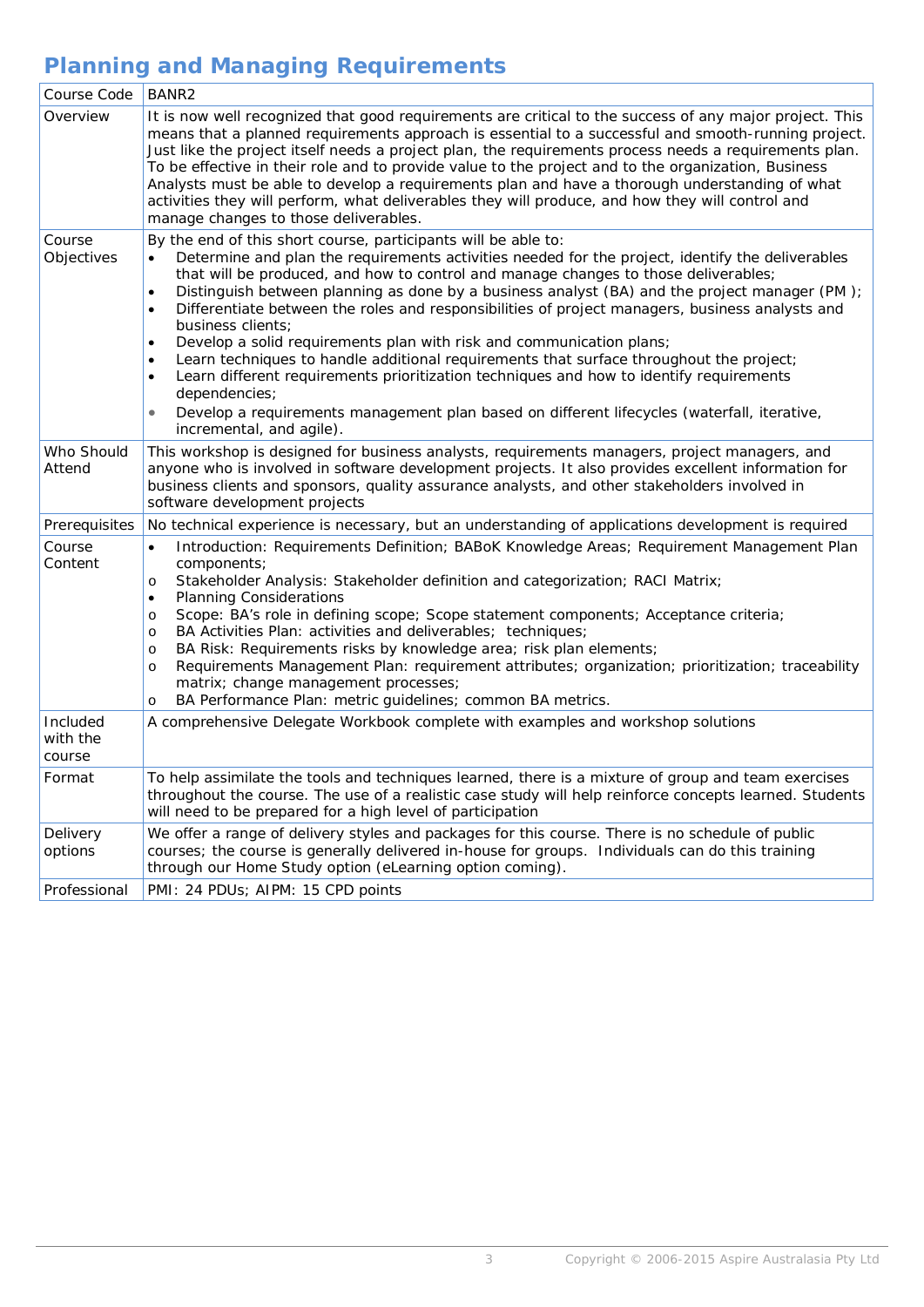# **Eliciting Business Requirements**

| Course Code                    | BANE <sub>2</sub>                                                                                                                                                                                                                                                                                                                                                                                                                                                                                                                                                                                                                                                                                                                                                                  |
|--------------------------------|------------------------------------------------------------------------------------------------------------------------------------------------------------------------------------------------------------------------------------------------------------------------------------------------------------------------------------------------------------------------------------------------------------------------------------------------------------------------------------------------------------------------------------------------------------------------------------------------------------------------------------------------------------------------------------------------------------------------------------------------------------------------------------|
| Overview                       | In order to navigate the political landscape to meet or exceed customer expectations on any project,<br>it is essential to efficiently and effectively gather their requirements. This course helps you develop<br>skills and learn techniques to translate customer needs into project requirements. It provides a<br>framework for identifying business problems, and linking requirements to business objectives in order<br>to solve business problems and set project scope. The approach taken is applicable to all types of<br>requirements gathering efforts, including systems development projects. Many practical and engaging<br>exercises and role playing help walk people through the concepts presented, and afford ample<br>practice with the techniques learned. |
| Course<br>Objectives           | By the end of this short course, participants will be able to:<br>Understand what requirements are and why they are critical to success;<br>$\bullet$<br>Understand the overall requirements process;<br>$\bullet$<br>Use a systematic process for gathering requirements;<br>$\bullet$<br>Describe and identify key stakeholders for requirements gathering sessions:<br>$\bullet$<br>Use numerous methods of eliciting the right information from your clients in the right situations;<br>$\bullet$<br>Better handle difficult people situations;<br>$\bullet$<br>Gain consensus on priorities of requirements.<br>$\bullet$                                                                                                                                                    |
| Who Should<br>Attend           | This event is designed for new business analysts, business people, systems analysts, project<br>managers, and anyone who is involved in the development of any business product, not just software<br>development                                                                                                                                                                                                                                                                                                                                                                                                                                                                                                                                                                  |
| Prerequisites                  | Participants should have worked on the analysis, development, maintenance or enhancement of at<br>least one business product                                                                                                                                                                                                                                                                                                                                                                                                                                                                                                                                                                                                                                                       |
| Course<br>Content              | This short course covers:<br>Introduction: definitions; context; distinction between requirements and design; requirements<br>process steps;<br>High level requirements: defining problem/need (root causes, SARIE and fishbone); objectives<br>$\bullet$<br>and deliverables:<br>Preparing for elicitation: objectives; information gathering techniques; key roles; agenda and<br>$\bullet$<br>ground rules;<br>Getting to consensus: conflict; handling difficult people; prioritizing requirements;<br>$\bullet$                                                                                                                                                                                                                                                               |
| Included<br>with the<br>course | A comprehensive Delegate Workbook complete with examples and workshop solutions                                                                                                                                                                                                                                                                                                                                                                                                                                                                                                                                                                                                                                                                                                    |
| Format                         | To help assimilate the tools and techniques learned, there is a mixture of group and team exercises<br>throughout the course. The use of a realistic case study will help reinforce concepts learned. Students<br>will need to be prepared for a high level of participation                                                                                                                                                                                                                                                                                                                                                                                                                                                                                                       |
| Delivery<br>options            | We offer a range of delivery styles and packages for this course. There is no schedule of public<br>courses; the course is generally delivered in-house for groups. Individuals can do this training<br>through our Home Study option (eLearning option coming).                                                                                                                                                                                                                                                                                                                                                                                                                                                                                                                   |
| Professional                   | PMI: 16 PDUs; AIPM: 15 CPD points                                                                                                                                                                                                                                                                                                                                                                                                                                                                                                                                                                                                                                                                                                                                                  |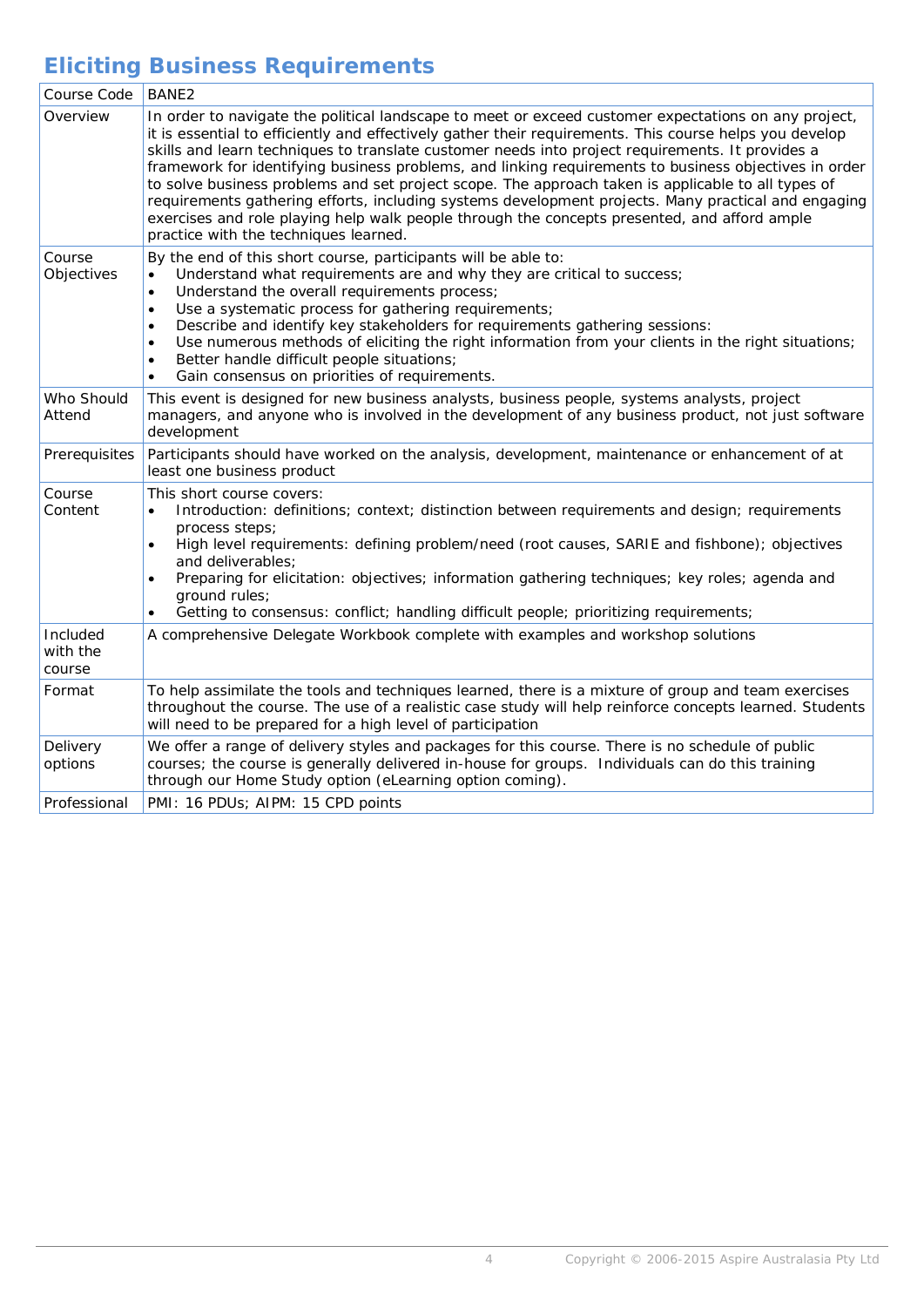# **Defining and Analysing Requirements**

| Course Code                    | BAND3                                                                                                                                                                                                                                                                                                                                                                                                                                                                                                                                                                                                                                                                                                                                                                                                                                                                                                                                                      |
|--------------------------------|------------------------------------------------------------------------------------------------------------------------------------------------------------------------------------------------------------------------------------------------------------------------------------------------------------------------------------------------------------------------------------------------------------------------------------------------------------------------------------------------------------------------------------------------------------------------------------------------------------------------------------------------------------------------------------------------------------------------------------------------------------------------------------------------------------------------------------------------------------------------------------------------------------------------------------------------------------|
| Overview                       | Perhaps the single most difficult project phase is gathering and managing project and product<br>requirements. This course examines several facets of the process. It takes the approach that<br>gathering requirements is a consultative activity and presents several methods, models and<br>techniques to help IT professionals work with the business as consultants. You will also learn how to<br>gather, document and trace requirements throughout the project life cycle. After taking this course,<br>you will look at the requirements process in a whole new light and be much more effective at<br>managing the effort to produce products that will delight your customers.                                                                                                                                                                                                                                                                  |
| Course<br>Objectives           | By the end of this short course, participants will be able to<br>Use a systematic process for gathering, documenting, and managing requirements that are<br>$\bullet$<br>critical to business success;<br>Trace requirements back to business problems and business objectives and forward to<br>$\bullet$<br>construction and testing;<br>Identify project stakeholders and demonstrate the keys to obtaining stakeholder trust, ownership<br>$\bullet$<br>and commitment;<br>Use methods of eliciting information, including a handy prototyping technique:<br>$\bullet$<br>List the components of a "great" requirement and provide examples of each;<br>٠<br>Build a complete package of business requirements, leveraging the interdependencies of data,<br>$\bullet$<br>processes and user interfaces:<br>Manage business requirements, including additional requirements that surface throughout the<br>$\bullet$<br>project; hidden requirements   |
| Who Should<br>Attend           | This short course is designed for business analysts, requirements managers, project managers and<br>anyone who is involved in software development projects. It also provides excellent information for<br>business clients and sponsors, quality assurance analysts, and other stakeholders involved in<br>software development projects.                                                                                                                                                                                                                                                                                                                                                                                                                                                                                                                                                                                                                 |
| Prerequisites                  | No technical experience is necessary, but an understanding of applications development is required.                                                                                                                                                                                                                                                                                                                                                                                                                                                                                                                                                                                                                                                                                                                                                                                                                                                        |
| Course<br>Content              | This short course covers:<br>Requirements Management:: business context; business rules and requirements; requirements<br>$\bullet$<br>traceability;<br>Effective Elicitation: considerations in choosing techniques;<br>$\bullet$<br>Stakeholders, Partnerships and Accountability: characteristics of an effective Business Analyst;<br>$\bullet$<br>partnership and trust; responsibility assignment matrix;<br>Process Mapping: process diagrams; process scope; primary and alternate paths; exceptions<br>$\bullet$<br>Translating Information Requirements: entities, attributes, relationships; business rules<br>$\bullet$<br>Use Cases: basics; narrative flow of events; iterations; Use Cases and Test Cases;<br>$\bullet$<br>User Interfaces and Prototyping: purpose of prototypes; actors, objectives, and scenarios; roles;<br>٠<br>prototype review;<br>Managing Changes: scope management; scope creep; strategies for scope management; |
| Included<br>with the<br>course | A comprehensive Delegate Workbook complete with examples and workshop solutions.                                                                                                                                                                                                                                                                                                                                                                                                                                                                                                                                                                                                                                                                                                                                                                                                                                                                           |
| Format                         | To help assimilate the tools and techniques learned, there is a mixture of group and team exercises<br>throughout the course. The use of a realistic case study will help reinforce concepts learned. Students<br>will need to be prepared for a high level of participation                                                                                                                                                                                                                                                                                                                                                                                                                                                                                                                                                                                                                                                                               |
| Delivery<br>options            | We offer a range of delivery styles and packages for this course. There is no schedule of public<br>courses; the course is generally delivered in-house for groups. Individuals can do this training<br>through our Home Study option (eLearning option coming).                                                                                                                                                                                                                                                                                                                                                                                                                                                                                                                                                                                                                                                                                           |
| Professional                   | PMI: 16 PDUs; AIPM: 14 CPD points                                                                                                                                                                                                                                                                                                                                                                                                                                                                                                                                                                                                                                                                                                                                                                                                                                                                                                                          |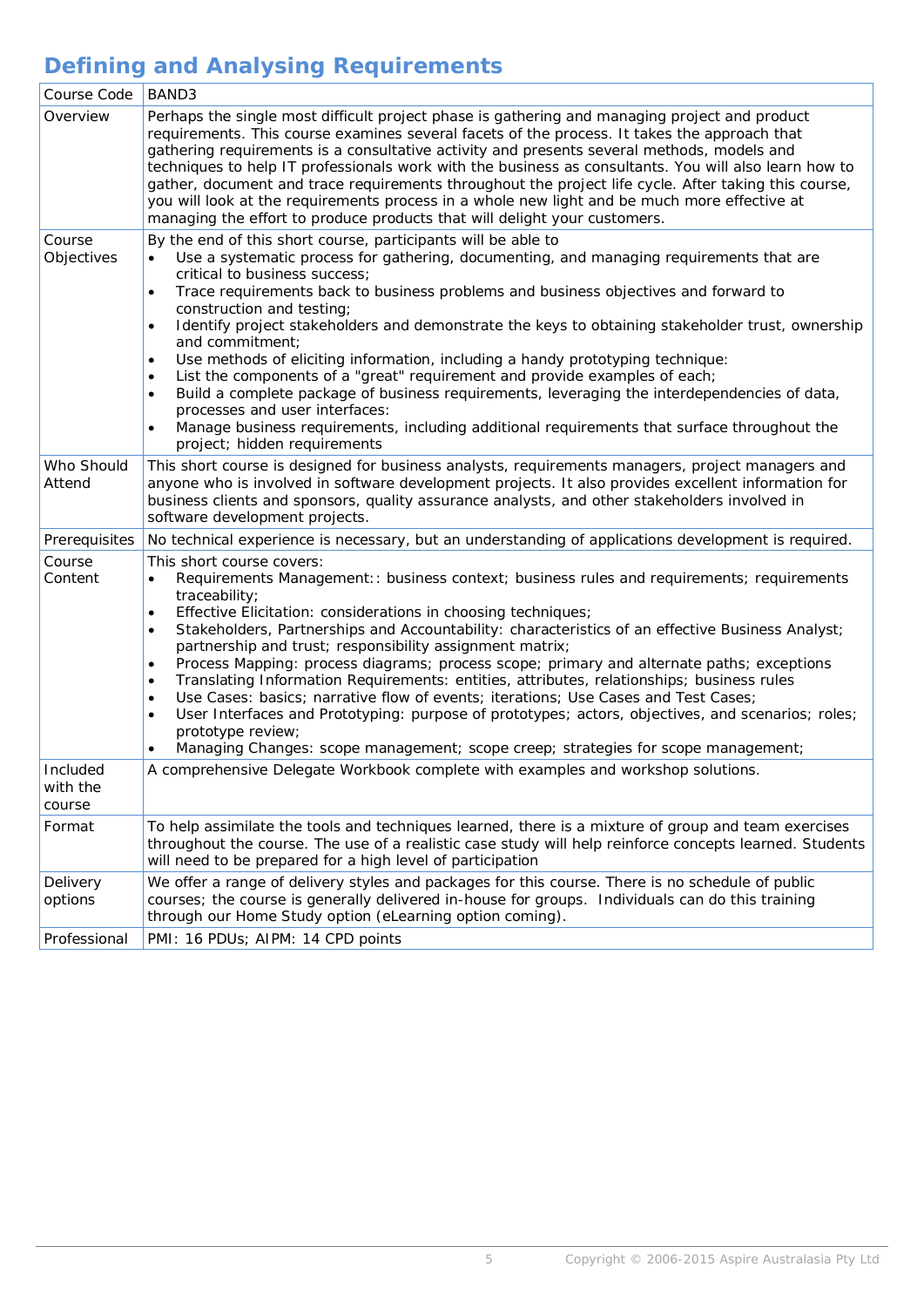## **Business Process Modelling**

| Course Code          | BANP <sub>2</sub>                                                                                                                                                                                                                                                                                                                                                                                                                                                                                                                                                                                                                                                                                                                                                                                                                                                                                                                                                                                                                                                                                                                                                                                                                                                                                                                                                                                                                                                                                                                                                                             |
|----------------------|-----------------------------------------------------------------------------------------------------------------------------------------------------------------------------------------------------------------------------------------------------------------------------------------------------------------------------------------------------------------------------------------------------------------------------------------------------------------------------------------------------------------------------------------------------------------------------------------------------------------------------------------------------------------------------------------------------------------------------------------------------------------------------------------------------------------------------------------------------------------------------------------------------------------------------------------------------------------------------------------------------------------------------------------------------------------------------------------------------------------------------------------------------------------------------------------------------------------------------------------------------------------------------------------------------------------------------------------------------------------------------------------------------------------------------------------------------------------------------------------------------------------------------------------------------------------------------------------------|
| Overview             | To harness the work done in organizations, and to increase productivity, it is essential to understand<br>how to model business processes. This course explores the need for modelling business processes,<br>how process modelling is one part of a larger framework for achieving higher quality through<br>Business Process Management, the essential steps to process modelling, and the critical success<br>factors for making the effort successful. It provides a practical framework for understanding and<br>modelling business processes and describes how to develop a variety of process model types.                                                                                                                                                                                                                                                                                                                                                                                                                                                                                                                                                                                                                                                                                                                                                                                                                                                                                                                                                                             |
|                      | The most common process modelling standards are taught, assuring you the maximum applicability<br>to your environment. Last, it provides valuable facilitation tips and techniques to help ensure that<br>your modelling sessions stay focused, and are viewed as successful by all involved.                                                                                                                                                                                                                                                                                                                                                                                                                                                                                                                                                                                                                                                                                                                                                                                                                                                                                                                                                                                                                                                                                                                                                                                                                                                                                                 |
| Course<br>Objectives | By the end of this short course, participants will be able to:<br>Describe the purpose and benefits of Business Process Modelling;<br>$\bullet$<br>Describe the components of an industry-standard Business Process Management framework and<br>$\bullet$<br>how Business Process Modelling fits into it;<br>Describe at a high level the Business Process Management (BPM) framework and match where<br>$\bullet$<br>the process models from this course are used in each;<br>Discuss the essential business process modelling components, steps and ingredients that are<br>$\bullet$<br>necessary for success;<br>Discover appropriate elements of processes that need to be documented;<br>$\bullet$<br>Understand the different views business processes can depict, including "as-is" and "to-be"<br>$\bullet$<br>process maps;<br>Use process maps to discover, document, and communicate about processes;<br>$\bullet$<br>Describe the importance of setting process boundaries and how that can make your modelling<br>$\bullet$<br>more productive;<br>Develop a variety of clear and consistent process models, understanding when to use each<br>$\bullet$<br>Create primary and alternate paths in models, and use a technique to help focus on each when<br>$\bullet$<br>appropriate for maximum productivity;<br>Work effectively with the key stakeholders involved in each process modelling session;<br>$\bullet$<br>Use basic facilitation techniques;<br>$\bullet$<br>Understand the relationship between business process modelling and automating business<br>$\bullet$ |
|                      | processes;<br>Develop models used to check for completeness and consistency of balanced data and process.                                                                                                                                                                                                                                                                                                                                                                                                                                                                                                                                                                                                                                                                                                                                                                                                                                                                                                                                                                                                                                                                                                                                                                                                                                                                                                                                                                                                                                                                                     |
| Who Should<br>Attend | Process analysts, business analysts, project managers, business process owners, general business<br>staff, and anyone who needs the skills to understand, model, and manage business processes                                                                                                                                                                                                                                                                                                                                                                                                                                                                                                                                                                                                                                                                                                                                                                                                                                                                                                                                                                                                                                                                                                                                                                                                                                                                                                                                                                                                |
| Prerequisites        | Some basic understanding or exposure to process concepts.                                                                                                                                                                                                                                                                                                                                                                                                                                                                                                                                                                                                                                                                                                                                                                                                                                                                                                                                                                                                                                                                                                                                                                                                                                                                                                                                                                                                                                                                                                                                     |
| Course<br>Content    | This short course covers:<br>Introduction to Business Process Modelling (BPM) concepts: types; usage; benefits<br>Framing the Process:<br>$\bullet$<br>terminology; modelling/elicitation sessions; roles and responsibilities; scope creep; pre- and<br>post-conditions; Scope Diagrams; the Supplier/Input/Process/Output/ Customer (SIPOC) chart;<br>Variations Lists;<br>Process Mapping: definitions; notations; developing scenarios; primary and alternate paths;<br>$\bullet$<br>swim lanes<br>Refining Process Maps: mapping problems and how to correct them;<br>Effective Facilitation Techniques: roles; eliciting What vs. How; tools and techniques;<br>$\bullet$<br>UML and BPMN: notations and ISO equivalents; activity diagrams; additional BPMN symbols and<br>$\bullet$<br>their uses; working with multiple standards;<br>Process Maps in Requirements:<br>٠<br>Concurrent business modelling; balancing data and process; state transition model; interaction<br>$\bullet$<br>model;<br>Automation and Enterprise Process Modelling: identifying and organizing processes; hierarchy<br>$\bullet$<br>function/process model; Value Chain models.                                                                                                                                                                                                                                                                                                                                                                                                                        |
| Included<br>with the | A comprehensive Delegate Workbook complete with examples and workshop solutions.                                                                                                                                                                                                                                                                                                                                                                                                                                                                                                                                                                                                                                                                                                                                                                                                                                                                                                                                                                                                                                                                                                                                                                                                                                                                                                                                                                                                                                                                                                              |
| course<br>Format     | To help assimilate the tools and techniques learned, there is a mixture of group and team exercises<br>throughout the course. The use of a realistic case study will help reinforce concepts learned. Students<br>will need to be prepared for a high level of participation                                                                                                                                                                                                                                                                                                                                                                                                                                                                                                                                                                                                                                                                                                                                                                                                                                                                                                                                                                                                                                                                                                                                                                                                                                                                                                                  |
| Delivery<br>options  | We offer a range of delivery styles and packages for this course. There is no schedule of public<br>courses; the course is generally delivered in-house for groups. Individuals can do this training<br>through our Home Study option (eLearning option coming).                                                                                                                                                                                                                                                                                                                                                                                                                                                                                                                                                                                                                                                                                                                                                                                                                                                                                                                                                                                                                                                                                                                                                                                                                                                                                                                              |
| Professional         | PMI: 8 PDUs; AIPM: 10 CPD points                                                                                                                                                                                                                                                                                                                                                                                                                                                                                                                                                                                                                                                                                                                                                                                                                                                                                                                                                                                                                                                                                                                                                                                                                                                                                                                                                                                                                                                                                                                                                              |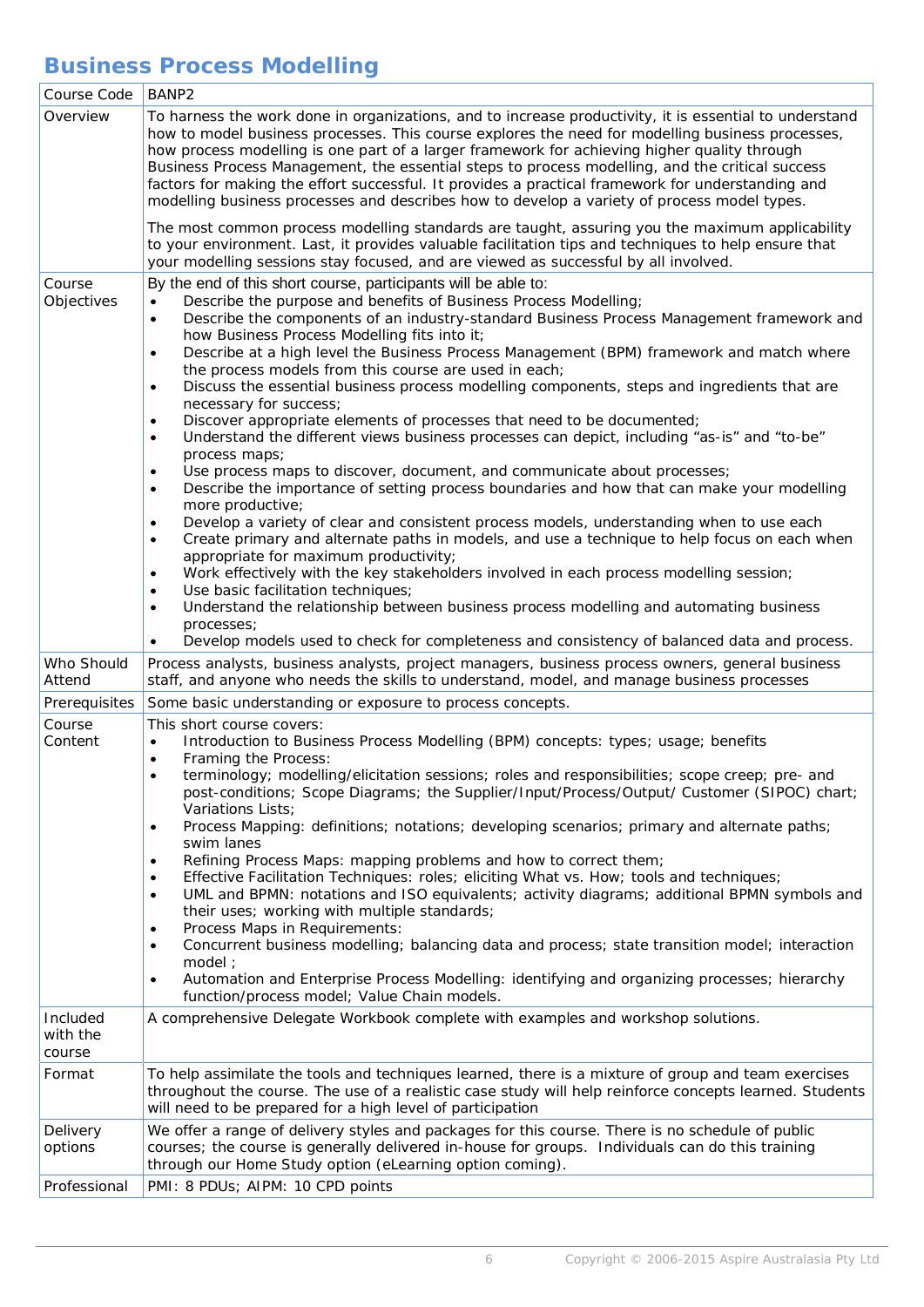## **Business Process Improvement**

| Course Code                    | BANI <sub>2</sub>                                                                                                                                                                                                                                                                                                                                                                                                                                                                                                                                                                                                                                                                                                                                                                                                                                                                                                                                                                                                                                                                                                                                                                                                                                                                                                                                                                                                                                                                                                                                                                                                                                                                                                                                                                                                                                                                                                                                                                                                                                                                                                                                                                                                                                                                                                                             |
|--------------------------------|-----------------------------------------------------------------------------------------------------------------------------------------------------------------------------------------------------------------------------------------------------------------------------------------------------------------------------------------------------------------------------------------------------------------------------------------------------------------------------------------------------------------------------------------------------------------------------------------------------------------------------------------------------------------------------------------------------------------------------------------------------------------------------------------------------------------------------------------------------------------------------------------------------------------------------------------------------------------------------------------------------------------------------------------------------------------------------------------------------------------------------------------------------------------------------------------------------------------------------------------------------------------------------------------------------------------------------------------------------------------------------------------------------------------------------------------------------------------------------------------------------------------------------------------------------------------------------------------------------------------------------------------------------------------------------------------------------------------------------------------------------------------------------------------------------------------------------------------------------------------------------------------------------------------------------------------------------------------------------------------------------------------------------------------------------------------------------------------------------------------------------------------------------------------------------------------------------------------------------------------------------------------------------------------------------------------------------------------------|
| Overview                       | Perhaps no other skill can yield such immediate results and payback than learning how to improve<br>business processes. This course explores the need for a business process focus, the essential steps<br>for process improvement, and the critical success factors for making the effort successful. It provides<br>a practical framework for improving process and describes many tried and true process improvement<br>concepts and techniques. Lastly, it provides valuable tips and techniques to introduce process<br>changes effectively, to get the most from your process improvement effort. Presented in a<br>methodology-neutral way, participants can easily apply the knowledge and skills to any environment,<br>and use the techniques immediately upon leaving class.                                                                                                                                                                                                                                                                                                                                                                                                                                                                                                                                                                                                                                                                                                                                                                                                                                                                                                                                                                                                                                                                                                                                                                                                                                                                                                                                                                                                                                                                                                                                                       |
| Course<br>Objectives           | By the end of this short course, participants will be able to:<br>Describe the purpose, benefits, and critical issues of Business Process Improvement (BPI);<br>$\bullet$<br>Name several critical success factors that lead to effective BPI, and describe how to utilize them;<br>$\bullet$<br>List the essential components and steps of process analysis;<br>$\bullet$<br>Employ industry-standard techniques for analysing the root cause of process problems, such as<br>$\bullet$<br>Fishbone Diagrams, Pareto analysis, Inter-Relationship Diagrams, Value Stream Analysis, etc;<br>Discover appropriate metrics for analysing business processes that provide sufficient insights into<br>$\bullet$<br>process effectiveness;<br>Use process maps to discover and analyse process problems;<br>$\bullet$<br>Design new processes using lean techniques that eliminate waste and maximize business value,<br>$\bullet$<br>using three standard objectives to optimize process design;<br>Identify the parts of a process that give rise to functional requirements for projects that automate<br>$\bullet$<br>processes;<br>Discuss the importance of monitoring and managing processes;<br>$\bullet$<br>Choose critical metrics for the ongoing monitoring of process performance and efficiency,<br>$\bullet$<br>including the use of Business Intelligence for monitoring and reporting;<br>Describe and develop a control plan to assure the continued effectiveness of processes;<br>$\bullet$<br>Describe the components of an industry-standard Business Process Management framework and<br>$\bullet$<br>how BPI fits into it;<br>Identify process risks and how to mitigate them;<br>$\bullet$<br>Discuss the interdependence of people, processes, and systems and how it relates to effective<br>$\bullet$<br>introduction of process changes;<br>Facilitate the introduction of process change in the organization, using accepted and practical<br>$\bullet$<br>techniques;<br>Describe how impact analysis can help to understand true cost of change when planning for<br>$\bullet$<br>change introduction;<br>Use effective motivation to increase your chances of success when introducing process changes;<br>$\bullet$<br>Make consulting-like process recommendations that get adopted and accepted.<br>$\bullet$ |
| Who Should<br>Attend           | Process analysts, business analysts, project managers, business process owners, general business<br>staff, and anyone who needs the skills to improve and/or manage business processes                                                                                                                                                                                                                                                                                                                                                                                                                                                                                                                                                                                                                                                                                                                                                                                                                                                                                                                                                                                                                                                                                                                                                                                                                                                                                                                                                                                                                                                                                                                                                                                                                                                                                                                                                                                                                                                                                                                                                                                                                                                                                                                                                        |
| Prerequisites                  | Experience or training in modelling or mapping business processes. The Business Process Modelling<br>course satisfies this prerequisite                                                                                                                                                                                                                                                                                                                                                                                                                                                                                                                                                                                                                                                                                                                                                                                                                                                                                                                                                                                                                                                                                                                                                                                                                                                                                                                                                                                                                                                                                                                                                                                                                                                                                                                                                                                                                                                                                                                                                                                                                                                                                                                                                                                                       |
| Course<br>Content              | This workshop covers:<br>Business Process Improvement (BPI) Foundation: challenges of improving processes; benefits; a<br>business activity formula for improvement; justifying the cost; continuous process improvement;<br>critical success factors (CSF's); a framework for Business Process Management (BPM);<br>Business Process Analysis - Metrics: why measure?; metrics/measurements; understanding<br>$\bullet$<br>variation; metrics best practices;<br>Business Process Analysis - Analysis: key areas of analysis: data, process and root cause; three<br>$\bullet$<br>lenses: people, process, or platform; process analysis techniques;<br>Business Process Design: principles; objectives; techniques; common design flaws;<br>$\bullet$<br>Transformation Processes: identify and address obstacles; organizational change management<br>$\bullet$<br>curve; change tools and methods; projects a change engines                                                                                                                                                                                                                                                                                                                                                                                                                                                                                                                                                                                                                                                                                                                                                                                                                                                                                                                                                                                                                                                                                                                                                                                                                                                                                                                                                                                                              |
| Included<br>with the<br>course | A comprehensive Delegate Workbook complete with examples and workshop solutions.                                                                                                                                                                                                                                                                                                                                                                                                                                                                                                                                                                                                                                                                                                                                                                                                                                                                                                                                                                                                                                                                                                                                                                                                                                                                                                                                                                                                                                                                                                                                                                                                                                                                                                                                                                                                                                                                                                                                                                                                                                                                                                                                                                                                                                                              |
| Format                         | To help assimilate the tools and techniques learned, there is a mixture of group and team exercises<br>throughout the course. The use of a realistic case study will help reinforce concepts learned. Students<br>will need to be prepared for a high level of participation                                                                                                                                                                                                                                                                                                                                                                                                                                                                                                                                                                                                                                                                                                                                                                                                                                                                                                                                                                                                                                                                                                                                                                                                                                                                                                                                                                                                                                                                                                                                                                                                                                                                                                                                                                                                                                                                                                                                                                                                                                                                  |
| Delivery<br>options            | We offer a range of delivery styles and packages for this course. There is no schedule of public<br>courses; the course is generally delivered in-house for groups. Individuals can do this training<br>through our Home Study option (eLearning option coming).                                                                                                                                                                                                                                                                                                                                                                                                                                                                                                                                                                                                                                                                                                                                                                                                                                                                                                                                                                                                                                                                                                                                                                                                                                                                                                                                                                                                                                                                                                                                                                                                                                                                                                                                                                                                                                                                                                                                                                                                                                                                              |
| Professional                   | PMI: 8 PDUs; AIPM: 10 CPD points                                                                                                                                                                                                                                                                                                                                                                                                                                                                                                                                                                                                                                                                                                                                                                                                                                                                                                                                                                                                                                                                                                                                                                                                                                                                                                                                                                                                                                                                                                                                                                                                                                                                                                                                                                                                                                                                                                                                                                                                                                                                                                                                                                                                                                                                                                              |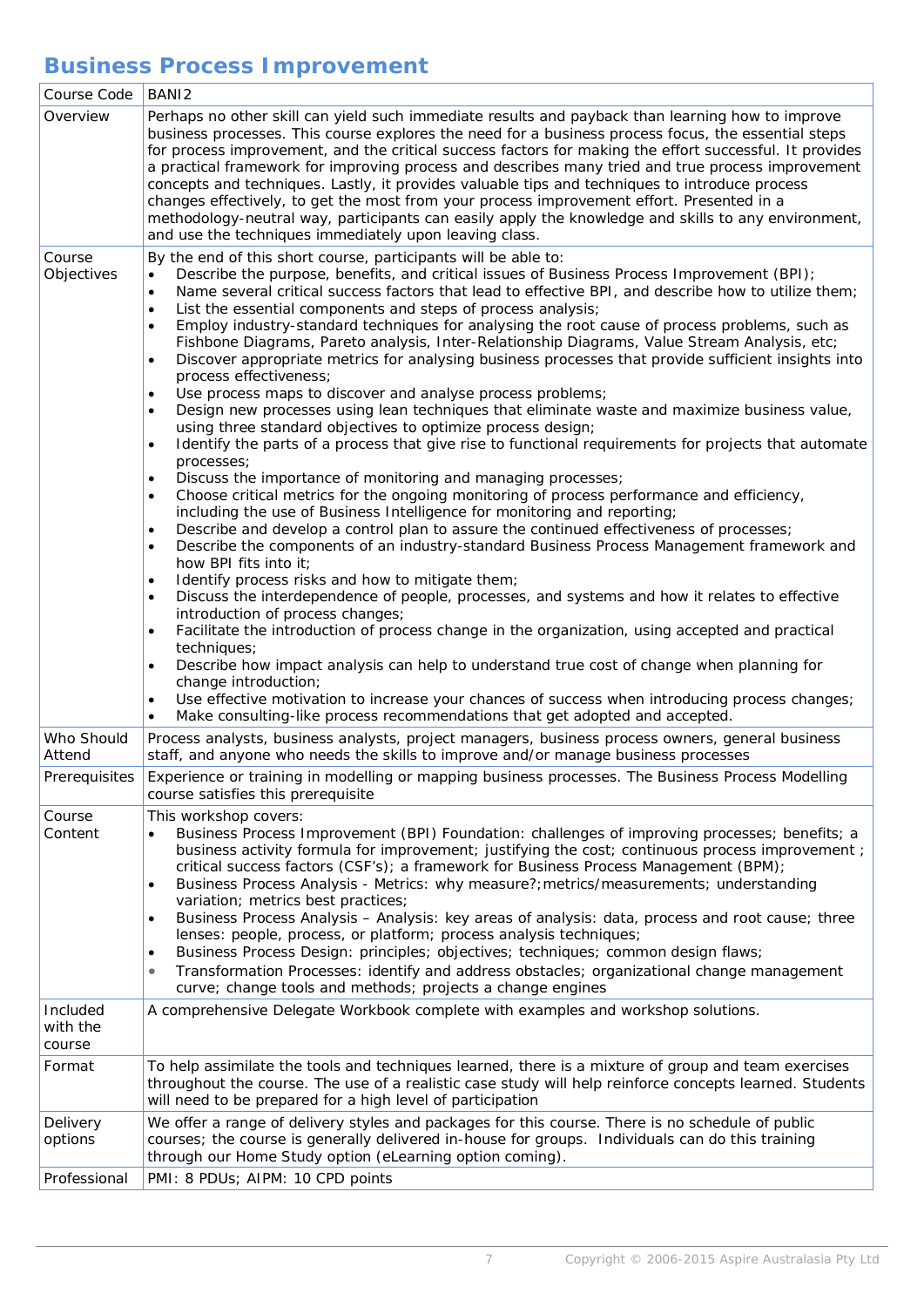### **Use Case Essentials**

| Course Code                    | BANU1                                                                                                                                                                                                                                                                                                                                                                                                                                                                                                                                                                                                                                                                                                                                                                                                                                                                                             |
|--------------------------------|---------------------------------------------------------------------------------------------------------------------------------------------------------------------------------------------------------------------------------------------------------------------------------------------------------------------------------------------------------------------------------------------------------------------------------------------------------------------------------------------------------------------------------------------------------------------------------------------------------------------------------------------------------------------------------------------------------------------------------------------------------------------------------------------------------------------------------------------------------------------------------------------------|
| Overview                       | Use cases are a highly effective tool for gathering requirements for software development. There is<br>confusion in the application of use cases, and their most effective usage. Our course demystifies use<br>cases by translating their theory into practice. It helps participants learn the needed concepts in<br>business terms and by putting those concepts into direct application. Add to your requirements-<br>gathering repertoire and set the stage for later translation of requirements into software-friendly<br>formats. The course covers the fundamentals and reinforces them with several in-depth workshops<br>using a comprehensive case study. Leave class with the confidence to gather requirements using use<br>case scenarios and activity diagrams. Participants will gain new skills and confidence that they can<br>gather more complete and thorough requirements. |
| Course<br>Objectives           | By the end of this short course, participants will be able to:<br>Define the major components of use case models using the Unified Modelling Language (UML):<br>$\bullet$<br>actors; use cases; use case diagrams; use case flow of events.<br>Develop a use case diagram to communicate the system scope;<br>$\bullet$<br>Describe use cases with a narrative flow of events;<br>$\bullet$<br>Develop primary path scenarios to describe the routine processing;<br>$\bullet$<br>Document alternate paths for exceptions;<br>$\bullet$<br>Learn how Activity Diagrams differ from Process Maps and the advantages of using them;<br>$\bullet$<br>Develop Activity Diagrams to chart the scenarios;<br>$\bullet$<br>Describe generalization, extend and include relationships.<br>$\bullet$                                                                                                       |
| Who Should<br>Attend           | This course is designed for business analysis, business experts, and systems analysts                                                                                                                                                                                                                                                                                                                                                                                                                                                                                                                                                                                                                                                                                                                                                                                                             |
| Prerequisites                  | Some basic understanding or exposure to process concepts would be useful.  This course is meant to<br>be taken following either our Business Analysis Fundamentals or Managing Business Requirements<br>courses, but can be taken independently if the organization chooses.                                                                                                                                                                                                                                                                                                                                                                                                                                                                                                                                                                                                                      |
| Course<br>Content              | This course covers:<br>Use Case Overview: how use cases fit into the requirements process; benefits; basic elements;<br>$\bullet$<br>pitfalls to avoid;<br>Use Case Diagrams: models; scope; actors; steps; granularity;<br>$\bullet$<br>Narrative flow of events: primary path; pre- and post-conditions, main flow, alternate flows,<br>$\bullet$<br>exception flows;<br>Activity Diagrams: diagramming conventions; decision diamonds and guard conditions; looping<br>$\bullet$<br>Use Case Relationships: generalizations; extends ; includes;<br>$\bullet$<br>Use Case Packages.                                                                                                                                                                                                                                                                                                            |
| Included<br>with the<br>course | A comprehensive Delegate Workbook complete with examples and workshop solutions.                                                                                                                                                                                                                                                                                                                                                                                                                                                                                                                                                                                                                                                                                                                                                                                                                  |
| Format                         | To help assimilate the tools and techniques learned, there is a mixture of group and team exercises<br>throughout the course. The use of a realistic case study will help reinforce concepts learned. Students<br>will need to be prepared for a high level of participation                                                                                                                                                                                                                                                                                                                                                                                                                                                                                                                                                                                                                      |
| Delivery<br>options            | We offer a range of delivery styles and packages for this course. There is no schedule of public<br>courses; the course is generally delivered in-house for groups. Individuals can do this training<br>through our Home Study option (eLearning option coming).                                                                                                                                                                                                                                                                                                                                                                                                                                                                                                                                                                                                                                  |
| Professional                   | PMI: 8 PDUs; AIPM: 10 CPD points                                                                                                                                                                                                                                                                                                                                                                                                                                                                                                                                                                                                                                                                                                                                                                                                                                                                  |